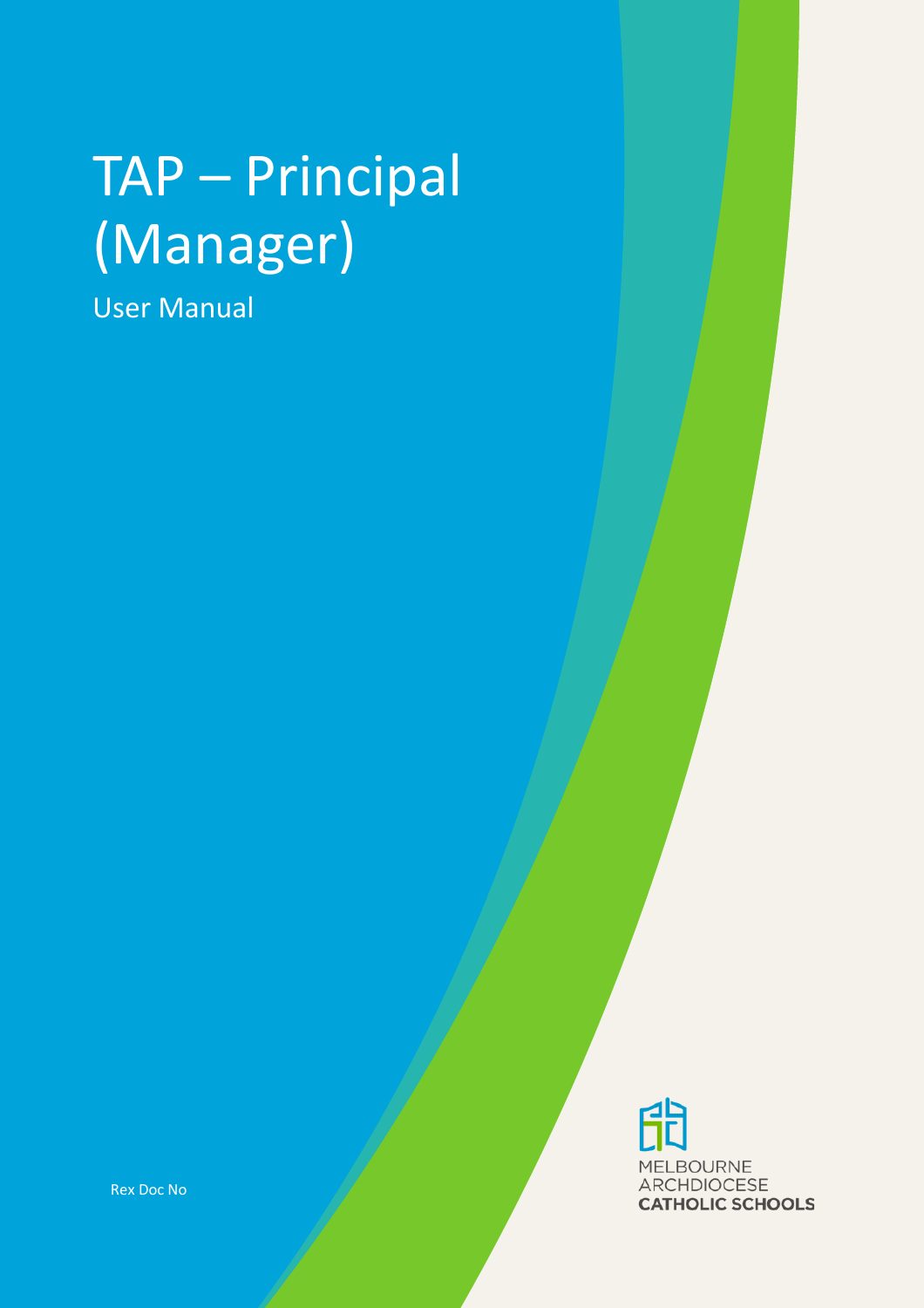# **Table of Contents**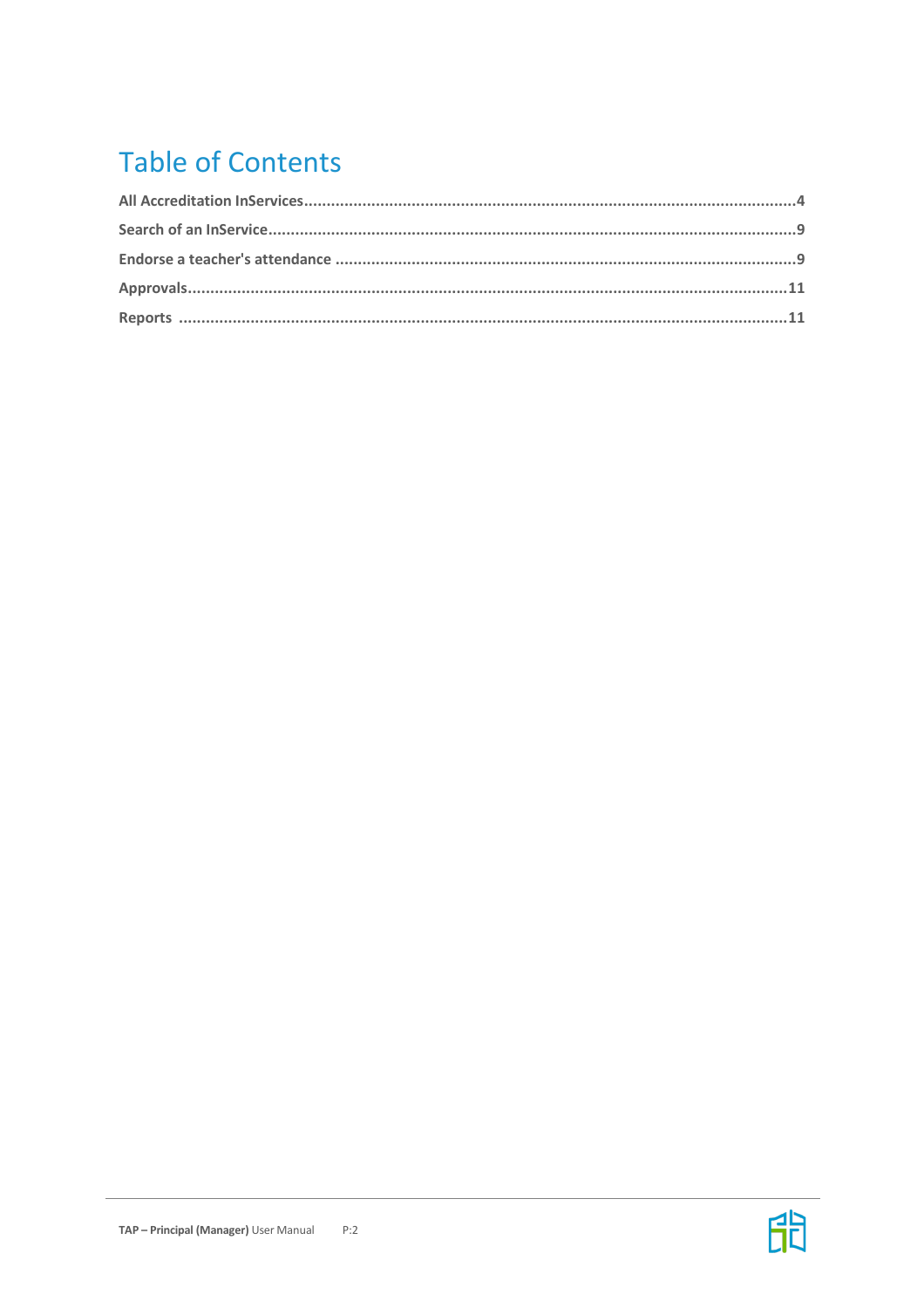# TAP – Principal (Manager)

To access the Teacher Accreditation Platform (TAP), you have to access the Online Professional Learning (OPL) via CEVN. From your OPL - DASHBOARD, you need to click on the **LINK TO TAP**  menu item. The menu items are available in the blue column to the left of the screen:

|                      |                       |      |                        |   | Learner Q A O |
|----------------------|-----------------------|------|------------------------|---|---------------|
|                      | DASHBOARD             |      |                        |   |               |
|                      |                       |      |                        |   |               |
|                      | <b>PROFILE</b>        | Edit | <b>NEWS AND ALERTS</b> |   |               |
| <b>BACK TO CEVN</b>  | <b>Mary Magdalene</b> |      | Need help using OPL?   |   |               |
| LINK TO TAP          |                       |      | 11/09/20 01:01 AM      |   |               |
| <b>DASHBOARD</b>     |                       |      |                        |   |               |
| <b>MY ACTIVITIES</b> |                       |      |                        | B |               |

You will be directed to your Learner's profile. In order to swap to your principal's profile, you need to switch to Principal's account on the right upper corner on the person icon.



Once you change your profile to Pricipal, you will be directed to the **ALL ACCREDITAITON INSERVICES**.

|                                         |                             |                                                       |                   |                                   |               |                      |                   |                        | Principal <b>4 0</b>                |
|-----------------------------------------|-----------------------------|-------------------------------------------------------|-------------------|-----------------------------------|---------------|----------------------|-------------------|------------------------|-------------------------------------|
|                                         | <b>APPROVED IN-SERVICES</b> |                                                       |                   |                                   |               |                      | $\circ$<br>Search | 白<br><b>In-Service</b> | 白<br><b>Add In-Service</b>          |
|                                         |                             |                                                       |                   |                                   |               |                      |                   |                        |                                     |
|                                         | <b>ACTION</b>               | IN-SERVICE TITLE $\vee$                               | START DATE $\vee$ | <b>END DATE <math>\vee</math></b> | STATUS $\vee$ | <b>APPROVAL CODE</b> | <b>ATTENDANCE</b> | <b>DOC</b>             | <b>TOTAL</b><br><b>REGISTRATION</b> |
| <b>LINK TO OPL</b><br>ALL ACCREDITATION | 区区                          | Luke's gospel: Jesus' Passion, Death and Resurrection | 11-Oct-2016       | 11-Oct-2016                       | Active        | CTC195               | Marked            | $\overline{0}$         | 6                                   |
| <b>INSERVICES</b>                       | 区区                          | <b>Heart Centred Leadership</b>                       | 29-Jul-2021       | 29-Jul-2021                       | Active        | REC-011326           | $\sim$ .          | $\overline{0}$         |                                     |
| <b>REPORTS</b>                          | $250$                       |                                                       |                   |                                   |               |                      |                   |                        |                                     |
| <b>APPROVALS</b>                        | 00                          | test 4                                                | 25-Feb-2021       | 25-Feb-2021                       | Active        | REC-011480           | CO.               | $\bullet$              | $\overline{0}$                      |
|                                         |                             |                                                       |                   |                                   |               |                      |                   |                        |                                     |
|                                         |                             |                                                       |                   |                                   |               |                      |                   |                        |                                     |

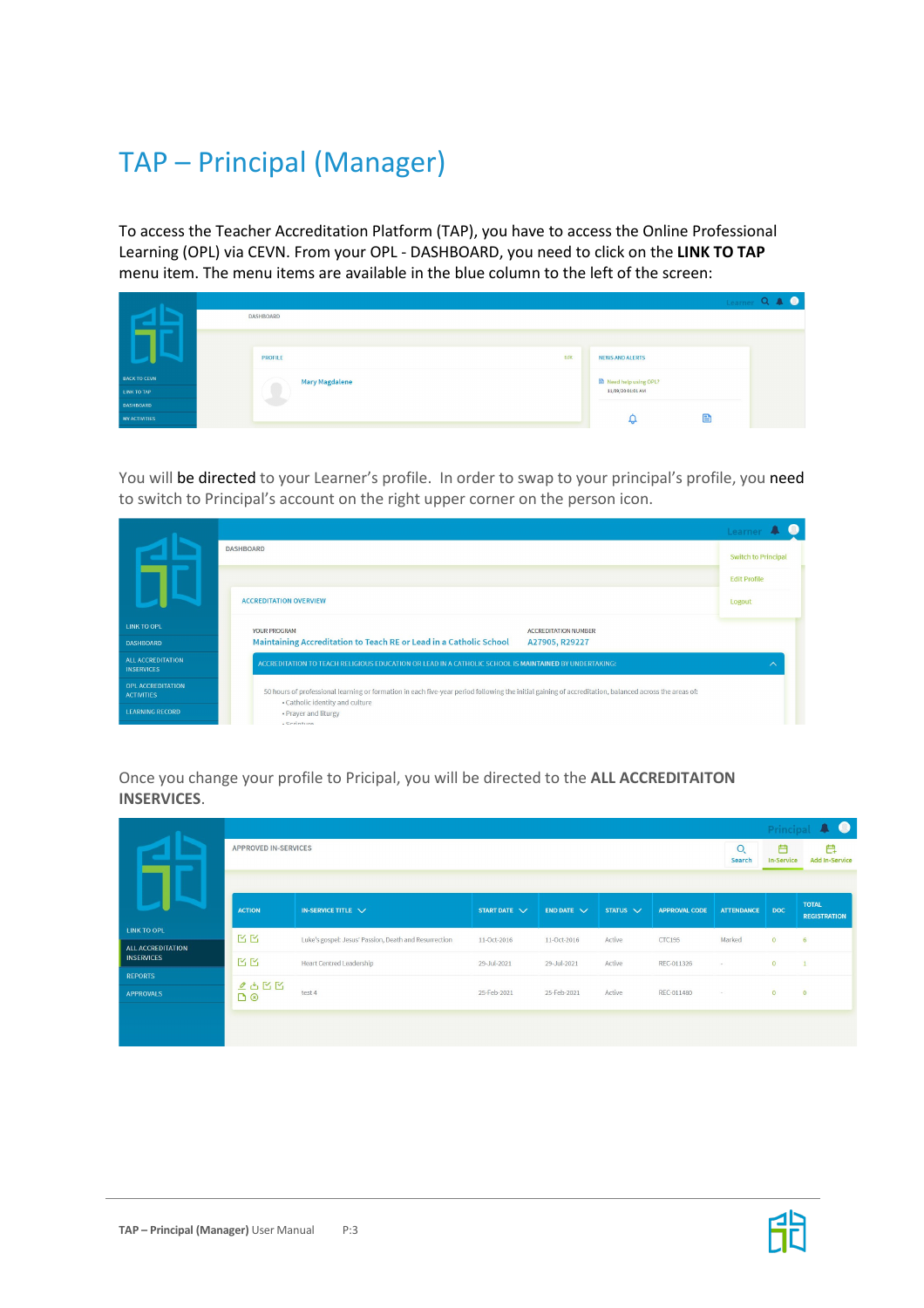## **All Accreditation In Services**

- This page will show;
	- All School InServices (Past and upcoming ones created by the Principal)
	- In Services that teachers within their School have marked themselves as attendee
	- All Dioceses InServices
- The 6 action icons enable you to do the following:



- Edit the In-Service
- Download Registration Details
- Import Attendance
- Mark Attendance / Endorse (When the Principals clicks into this they will only see Teachers that registered within their School to endorse attendance)
- Add Documents to In-Service
- Delete the In-Service
- To submit an In-Service for approval for the purpose of Accreditation to Teach and to Teach RE or Lead in Catholic Schools in Victoria, select the **Add In-Service** tab at the top right-hand corner



• Once you have selected the Add In-Service tab, you will land on the **ADD INSERVICE** page where you are instructed to enter details of the External In-Service you wish to create:

|                                         |                                                                                          | Principal       | $\bullet$           |
|-----------------------------------------|------------------------------------------------------------------------------------------|-----------------|---------------------|
|                                         | ADD INSERVICE                                                                            | Ħ<br>In-Service | 白<br>Add In-Service |
|                                         | Please enter details of the External In-Service you wish to create.                      |                 |                     |
| TINK TO OPT.                            | <b>GENERAL</b><br><b>IN-SERVICE DETAILS</b><br><b>CPD CATEGORY</b><br><b>DESCRIPTION</b> | <b>BATE</b>     | RECOMMEND           |
| ALL ACCREDITATION:<br><b>INSERVICES</b> | <b>GENERAL INFORMATION-</b>                                                              |                 |                     |
| <b>REPORTS</b>                          | In-Service Title*                                                                        |                 |                     |
| <b>APPROVALS</b>                        |                                                                                          |                 |                     |
|                                         |                                                                                          |                 |                     |
|                                         | <b>Jan Counting Deputation 1</b>                                                         |                 |                     |



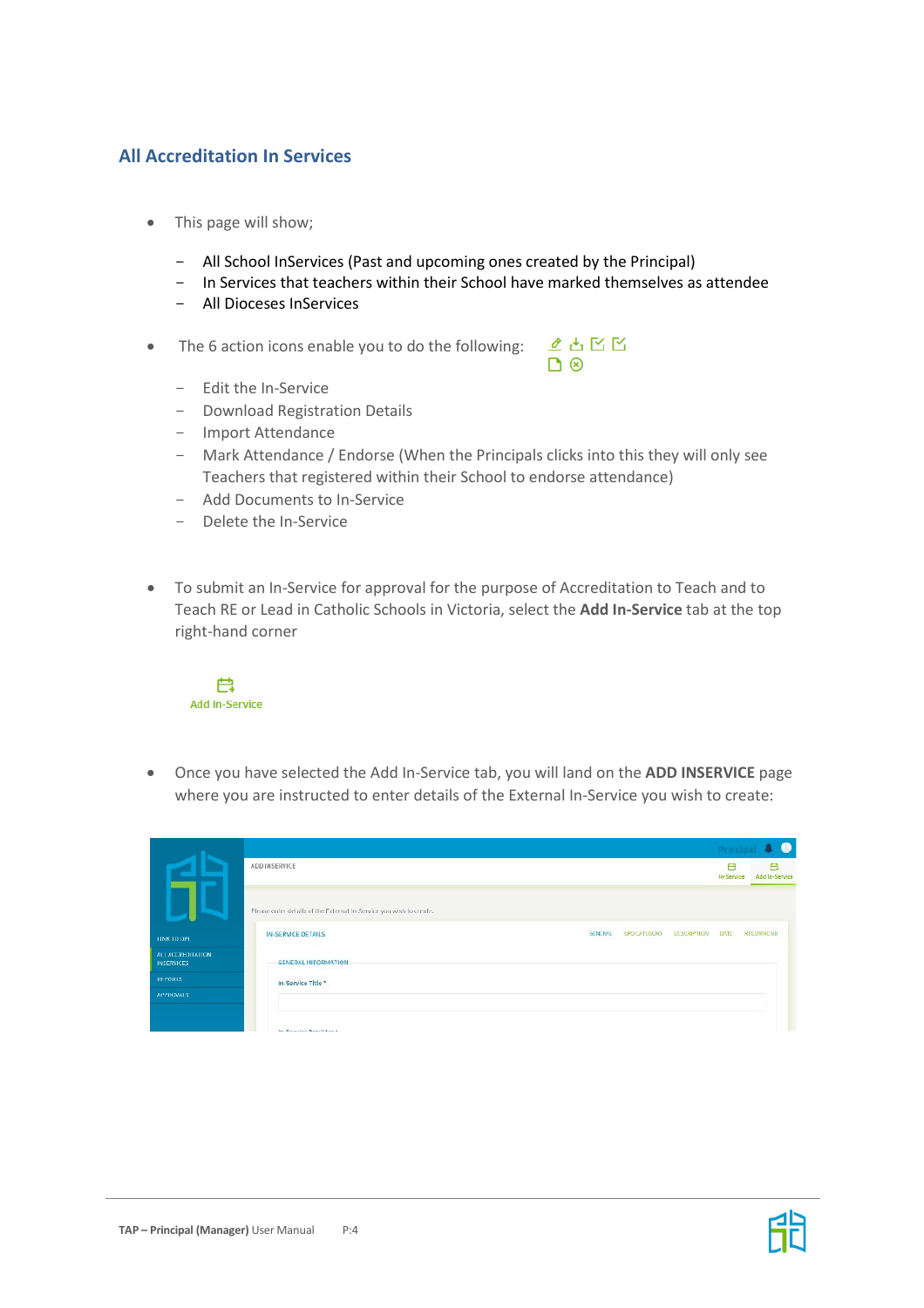| <b>IN-SERVICE DETAILS</b>                                                                                            | <b>GENERAL</b> | CPD CATEGORY DESCRIPTION DATE |  | RECOMMEND                |
|----------------------------------------------------------------------------------------------------------------------|----------------|-------------------------------|--|--------------------------|
| <b>GENERAL INFORMATION</b>                                                                                           |                |                               |  |                          |
| In-Service Title*                                                                                                    |                |                               |  |                          |
|                                                                                                                      |                |                               |  |                          |
| In-Service Provider*                                                                                                 |                |                               |  |                          |
|                                                                                                                      |                |                               |  |                          |
| In-Service Venue*                                                                                                    |                |                               |  |                          |
| In-Service Presenters*                                                                                               |                |                               |  |                          |
| In-Service Category *                                                                                                |                |                               |  |                          |
| Please choose                                                                                                        |                |                               |  | $\overline{\mathcal{M}}$ |
|                                                                                                                      |                |                               |  |                          |
| -IN-SERVICE THUMBNAIL                                                                                                |                |                               |  |                          |
| <b>Upload Thumbnail</b>                                                                                              |                |                               |  |                          |
| Choose File No file chosen                                                                                           |                |                               |  |                          |
| -APST-                                                                                                               |                |                               |  |                          |
| APST (Australian Professional Standards for Teachers) *                                                              |                |                               |  |                          |
| The APST are used by all teachers in Australia, including those registered with the Victorian Institute of Teaching. |                |                               |  |                          |
| ● Yes ● No                                                                                                           |                |                               |  |                          |
| Professional Knowledge<br>C<br><b>Professional Practice</b>                                                          |                |                               |  |                          |

Professional Engagement

SAVE IN-SERVICE AS DRAFT SAVE AND SEND FOR APPROVAL

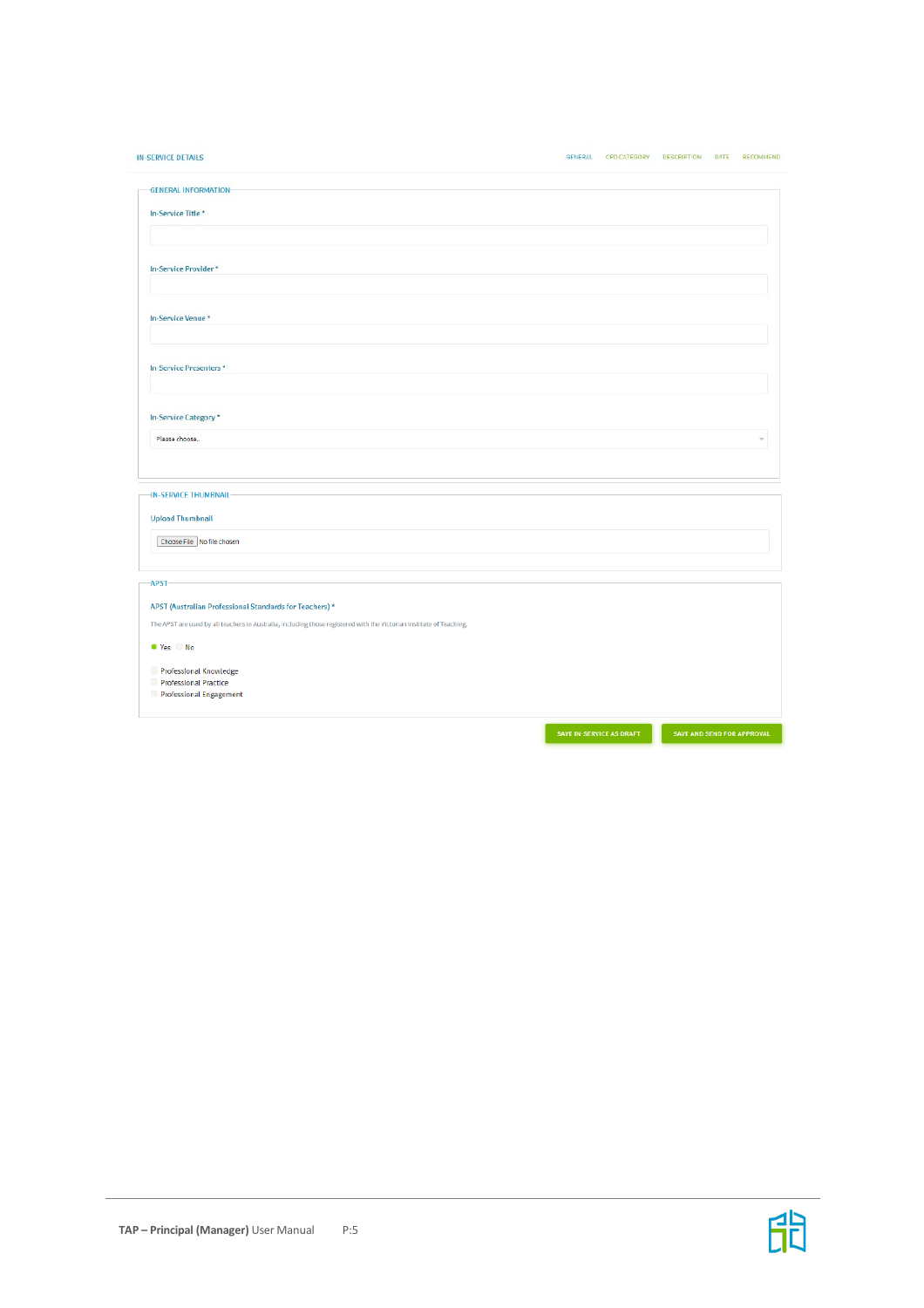• In addition, there are five other tabs at the top of the form that can be selected to enter the relevant details for that tab i.e.

**GENERAL, CPG CATEGORY, DESCRIPTION, DATE** and **RECOMMEND**

- To begin adding an In-Service under **GENERAL**, click on this tab to fill out all the mandatory information needed as shown below.

| <b>IN-SERVICE DETAILS</b>                                                                                            | <b>GENERAL</b>           | CPD CATEGORY | <b>DESCRIPTION</b>         | DATE | RECOMMEND |
|----------------------------------------------------------------------------------------------------------------------|--------------------------|--------------|----------------------------|------|-----------|
| <b>GENERAL INFORMATION-</b>                                                                                          |                          |              |                            |      |           |
| In-Service Title*                                                                                                    |                          |              |                            |      |           |
|                                                                                                                      |                          |              |                            |      |           |
|                                                                                                                      |                          |              |                            |      |           |
| In-Service Provider*                                                                                                 |                          |              |                            |      |           |
|                                                                                                                      |                          |              |                            |      |           |
| In-Service Venue *                                                                                                   |                          |              |                            |      |           |
|                                                                                                                      |                          |              |                            |      |           |
| In-Service Presenters*                                                                                               |                          |              |                            |      |           |
|                                                                                                                      |                          |              |                            |      |           |
|                                                                                                                      |                          |              |                            |      |           |
| In-Service Category*                                                                                                 |                          |              |                            |      |           |
| Please choose                                                                                                        |                          |              |                            |      | v.        |
|                                                                                                                      |                          |              |                            |      |           |
| -IN-SERVICE THUMBNAIL                                                                                                |                          |              |                            |      |           |
| <b>Upload Thumbnail</b>                                                                                              |                          |              |                            |      |           |
| Choose File No file chosen                                                                                           |                          |              |                            |      |           |
|                                                                                                                      |                          |              |                            |      |           |
| -APST                                                                                                                |                          |              |                            |      |           |
| APST (Australian Professional Standards for Teachers) *                                                              |                          |              |                            |      |           |
| The APST are used by all teachers in Australia, including those registered with the Victorian Institute of Teaching. |                          |              |                            |      |           |
| ● Yes ● No                                                                                                           |                          |              |                            |      |           |
| Professional Knowledge                                                                                               |                          |              |                            |      |           |
| Professional Practice                                                                                                |                          |              |                            |      |           |
| Professional Engagement                                                                                              |                          |              |                            |      |           |
|                                                                                                                      | SAVE IN-SERVICE AS DRAFT |              | SAVE AND SEND FOR APPROVAL |      |           |
|                                                                                                                      |                          |              |                            |      |           |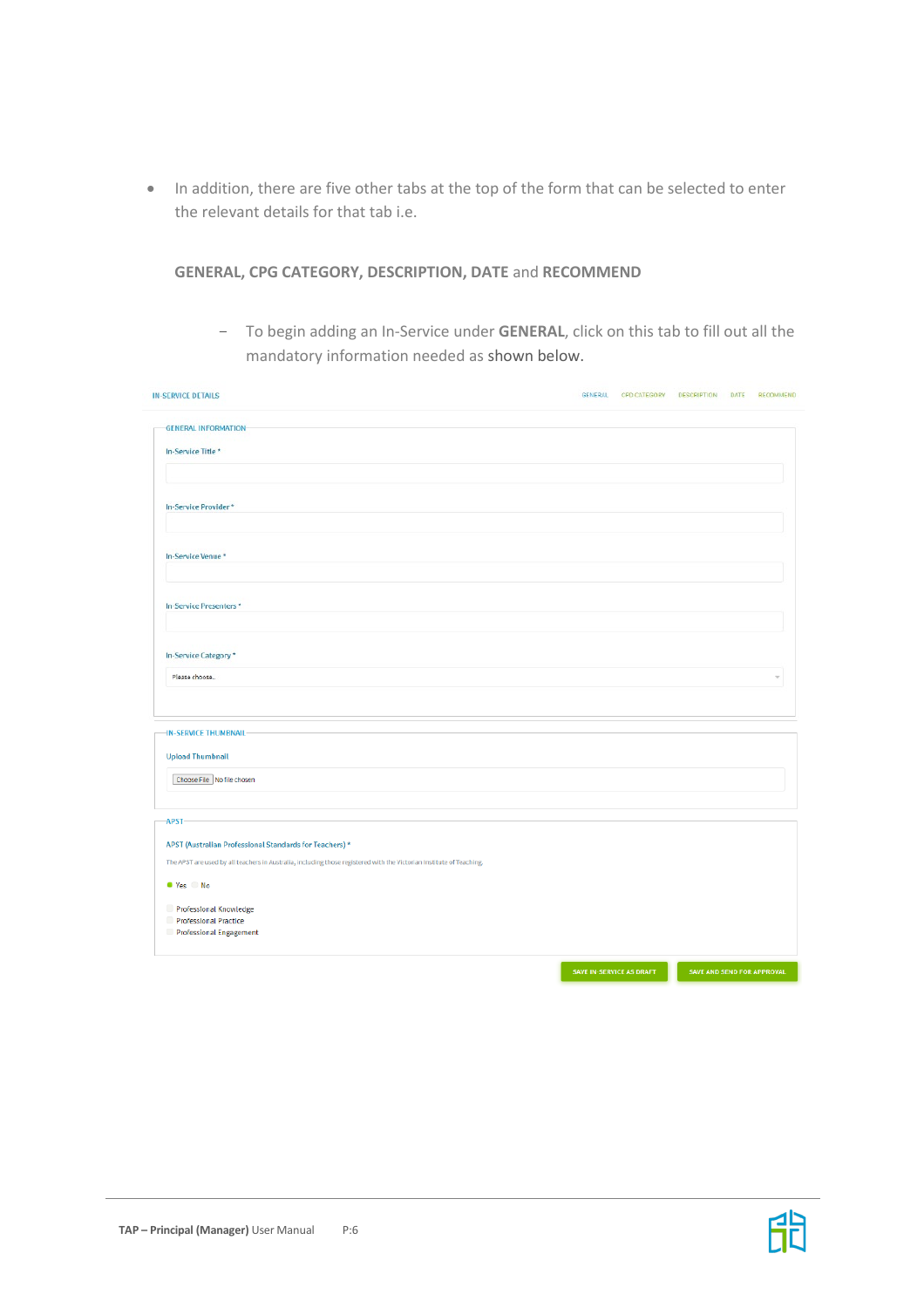- Select **CPD CATEGORY** tab next to the **GENERAL** tab. Through each CPD Category you can allocate Accreditation hours to different categories.

If your In-Service has been developed to count towards both levels of accreditation, please make sure you have selected ALL the relevant category options in both accreditation levels ticking the box and adding a numer to each of the categories

|        | <b>ASSIGN CPD CATEGORIES-</b>                                                                     |                                                                                                              |  |
|--------|---------------------------------------------------------------------------------------------------|--------------------------------------------------------------------------------------------------------------|--|
|        | At least 1 category required<br>Gaining / Maintaining Accreditation to Teach in a Catholic School |                                                                                                              |  |
|        | <b>ACCREDITATION HOURS</b>                                                                        | CPD CATEGORY TITLE                                                                                           |  |
| G      |                                                                                                   | Aims and objectives of the Catholic school                                                                   |  |
| $\Box$ |                                                                                                   | Faith development                                                                                            |  |
| $\Box$ |                                                                                                   | Catholic identity, culture and tradition (including prayer, liturgy, scripture and Catholic Social Teaching) |  |

|                                        | Maintaining Accreditation to Teach RE or Lead in a Catholic School |                                 |
|----------------------------------------|--------------------------------------------------------------------|---------------------------------|
|                                        | ACCREDITATION HOURS                                                | CPD CATEGORY TITLE              |
| $\qquad \qquad \Box$                   |                                                                    | Catholic Identity and Culture   |
| $\Box$                                 |                                                                    | Prayer and Liturgy              |
| $\begin{array}{c} \square \end{array}$ |                                                                    | Scripture                       |
| $\Box$                                 |                                                                    | Catholic Social Teaching        |
| $\Box$                                 |                                                                    | Theology or Religious Education |

- Select the **DESCRIPTION** tab to input the summary and description of the In-Service.

|                                        |                                                                                                                                                                                                                                                                                                                                                                                                                                                                                                | Principal                                    |
|----------------------------------------|------------------------------------------------------------------------------------------------------------------------------------------------------------------------------------------------------------------------------------------------------------------------------------------------------------------------------------------------------------------------------------------------------------------------------------------------------------------------------------------------|----------------------------------------------|
|                                        | <b>ADD INSERVICE</b>                                                                                                                                                                                                                                                                                                                                                                                                                                                                           | 白<br>白<br>In-Service<br><b>Add In-Servic</b> |
|                                        | Please enter details of the External In-Service you wish to create.                                                                                                                                                                                                                                                                                                                                                                                                                            |                                              |
| <b>LINK TO OPL</b>                     | <b>GENERAL</b><br><b>CPD CATEGORY</b><br><b>DESCRIPTION</b><br><b>IN-SERVICE DETAILS</b>                                                                                                                                                                                                                                                                                                                                                                                                       | <b>RECOMMEND</b><br>DATE                     |
| ALL ACCREDITATION<br><b>INSERVICES</b> | <b>IN-SERVICE DESCRIPTION</b>                                                                                                                                                                                                                                                                                                                                                                                                                                                                  |                                              |
| <b>REPORTS</b>                         | Summary *                                                                                                                                                                                                                                                                                                                                                                                                                                                                                      |                                              |
| <b>APPROVALS</b>                       |                                                                                                                                                                                                                                                                                                                                                                                                                                                                                                |                                              |
|                                        | Description*                                                                                                                                                                                                                                                                                                                                                                                                                                                                                   |                                              |
|                                        | $\leftarrow\ \rightarrow\ \ \times\ \odot\ \oplus\ \ \mathcal{I}_{\mathbf{x}}\ \ \left \ \mathbf{B}\ \ \mathbf{I}\ \ \mathbf{U}\ \ \mathbf{x}_{\mathbf{x}}\ \ \mathbf{x}^{\mathbf{x}}\ \right \ \ \Xi\ \ \Xi\ \ \Xi\ \ \equiv\ \left \ \Xi\ \ \Xi\ \ \mp\ \mathbf{1}\ \ \mathbf{y}\ \ \right \ \ \Leftrightarrow\ \ \lnot\qquad\qquad \left \ \mathbf{E}\ \ \mathbf{u}\ \ \mathbf{d}\ \ \mathbf{E}\ \equiv\ \mathbf{\Omega}\ \ \mathbf{y}^{\mathbf{x}}\ \ \mathbf{y}\ \ \mathbf{z}^{\mathbf{x$ |                                              |
|                                        | Styles - Size - A - A - 30 - - - 0 Source                                                                                                                                                                                                                                                                                                                                                                                                                                                      |                                              |
|                                        |                                                                                                                                                                                                                                                                                                                                                                                                                                                                                                |                                              |
|                                        |                                                                                                                                                                                                                                                                                                                                                                                                                                                                                                |                                              |



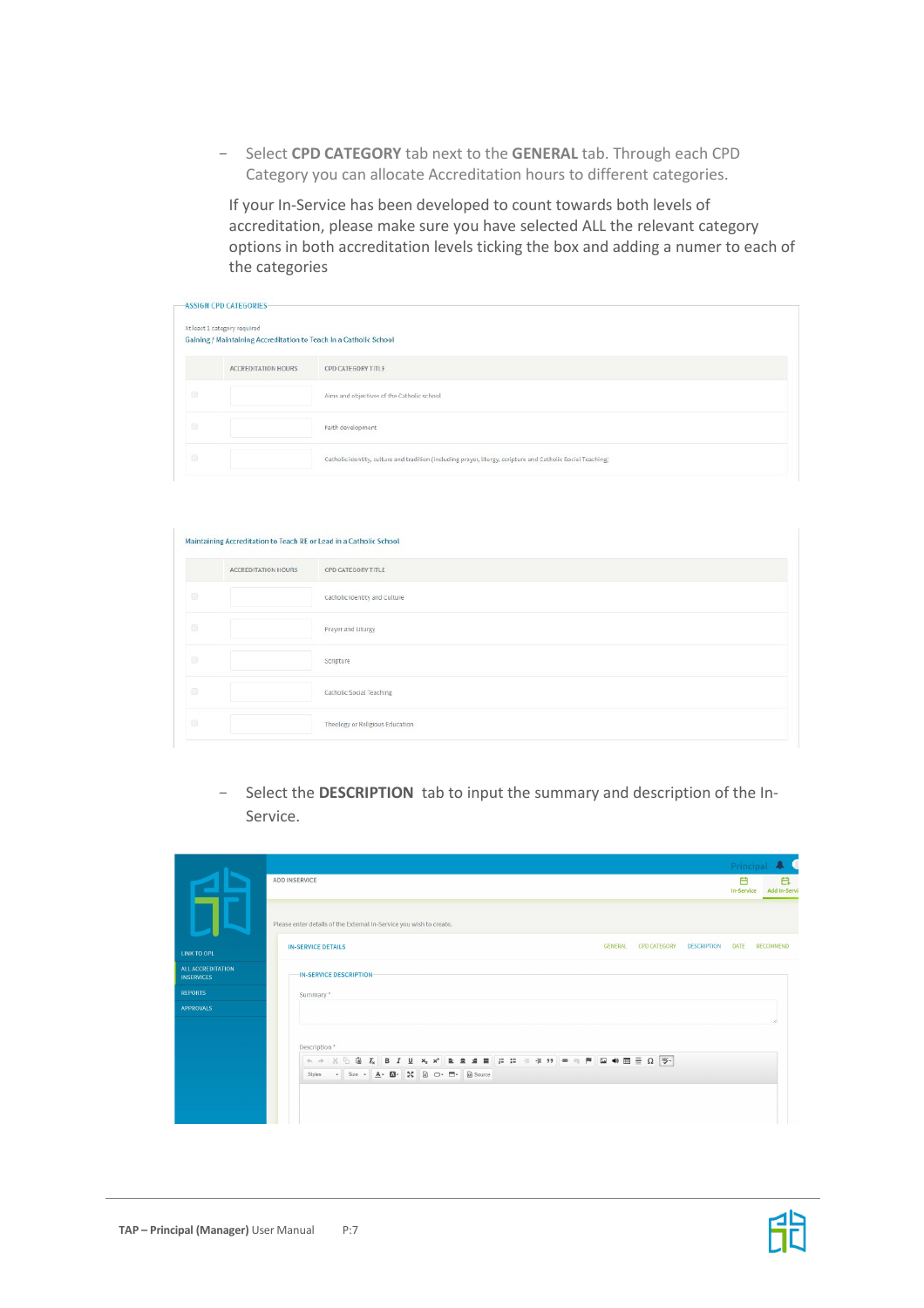- Select the **DATE** tab to allocate a start and end date; as well as the time of the In-Service for the application of Accreditation Hours.

|                                        |                                                                     |           |  |                |                          |                            | Princip                | $\bullet$                   |
|----------------------------------------|---------------------------------------------------------------------|-----------|--|----------------|--------------------------|----------------------------|------------------------|-----------------------------|
|                                        | ADD INSERVICE                                                       |           |  |                |                          |                            | 白<br><b>In-Service</b> | Ë.<br><b>Add In-Service</b> |
|                                        | Please enter details of the External In-Service you wish to create. |           |  |                |                          |                            |                        |                             |
| LINK TO OPL                            | <b>IN-SERVICE DETAILS</b>                                           |           |  | <b>GENERAL</b> | <b>CPD CATEGORY</b>      | <b>DESCRIPTION</b>         | DATE                   | <b>RECOMMEND</b>            |
| ALL ACCREDITATION<br><b>INSERVICES</b> | <b>IN-SERVICE DATE-</b>                                             |           |  |                |                          |                            |                        |                             |
| <b>REPORTS</b>                         | Start Date*                                                         | End Date* |  |                |                          |                            |                        |                             |
| <b>APPROVALS</b>                       |                                                                     |           |  |                |                          |                            |                        |                             |
|                                        | Start Time*                                                         | End Time* |  |                |                          |                            |                        |                             |
|                                        | 09:00                                                               | 12:00     |  |                |                          |                            |                        |                             |
|                                        |                                                                     |           |  |                |                          |                            |                        |                             |
|                                        |                                                                     |           |  |                | SAVE IN-SERVICE AS DRAFT | SAVE AND SEND FOR APPROVAL |                        |                             |

- Select the **RECOMMEND** tab to allocate the group for this In-Service; that will be by default your school.

|                                        |                                                                                          | Princi                 | $\bullet$                  |
|----------------------------------------|------------------------------------------------------------------------------------------|------------------------|----------------------------|
|                                        | ADD INSERVICE                                                                            | 户<br><b>In-Service</b> | 白<br><b>Add In-Service</b> |
|                                        | Please enter details of the External In-Service you wish to create.                      |                        |                            |
| <b>LINK TO OPL</b>                     | <b>GENERAL</b><br><b>CPD CATEGORY</b><br><b>DESCRIPTION</b><br><b>IN-SERVICE DETAILS</b> | <b>DATE</b>            | <b>RECOMMEND</b>           |
| ALL ACCREDITATION<br><b>INSERVICES</b> | <b>RECOMMEND PROFILE-</b>                                                                |                        |                            |
| <b>REPORTS</b>                         | Select / Deselect All                                                                    |                        |                            |
| <b>APPROVALS</b>                       | E1157 Essendon - St Bernard's College                                                    |                        |                            |
|                                        | SAVE IN-SERVICE AS DRAFT<br>SAVE AND SEND FOR APPROVAL                                   |                        |                            |
|                                        |                                                                                          |                        |                            |

- You have the options of **SAVE IN SERVICE AS DRAFT** to continue editing later or **SAVE AND SEND FOR APPROVAL** to the Accreditation team, when you are ready.
- Remember that TAP is not a registration portal, you can't manage attendances in this platform.
- Once the In-Service you created receives approval, you can create an Activity via OPL to allow participants to register.

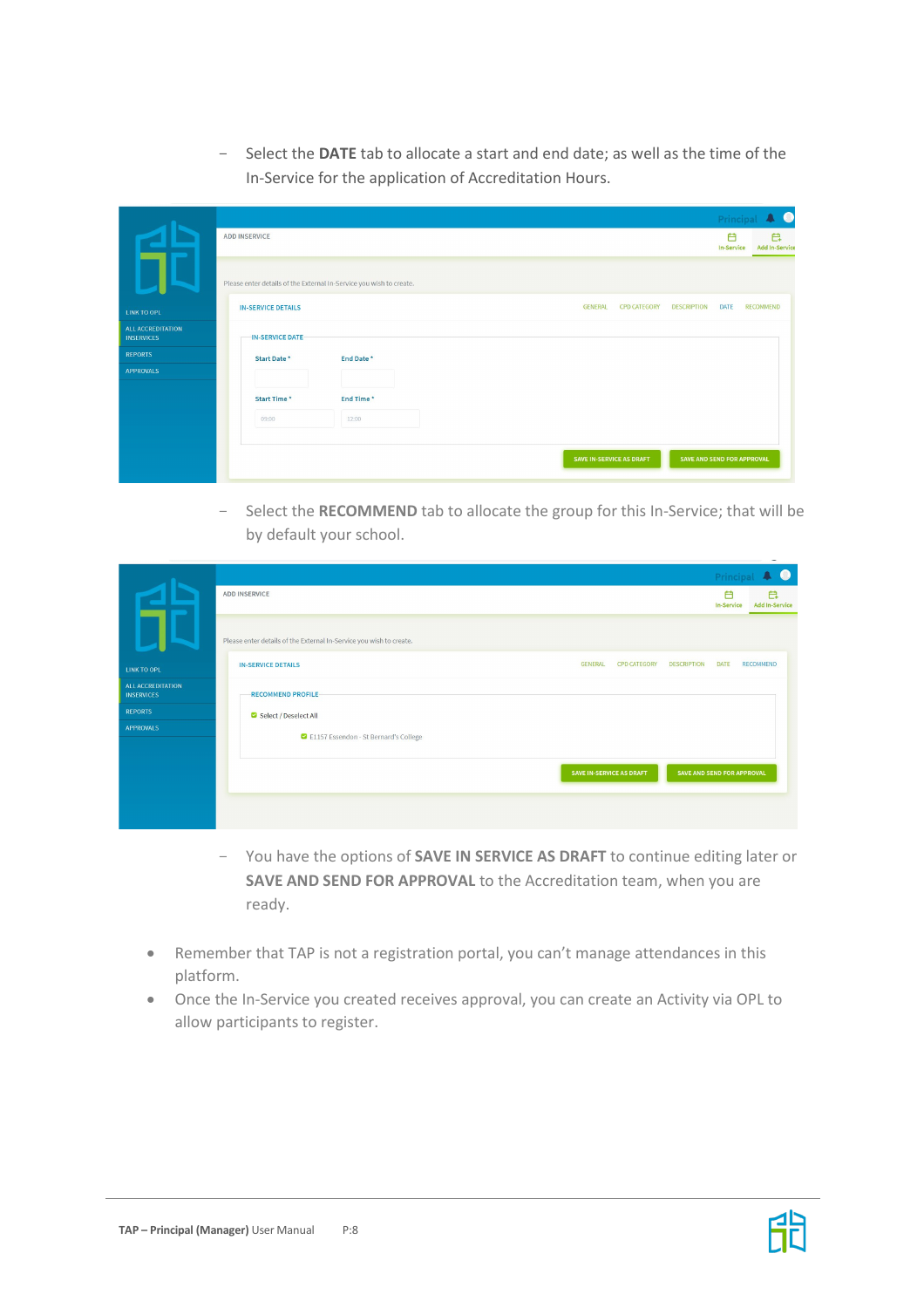# **Search of an InService**

Use the **Search** button to search active, disabled, draft or declined

| Year<br>Input Keyword<br>Status<br>In-Service Title / Approval Code<br>All Years<br>Active<br>22400<br>CPD Categories<br>APST |  | Q<br>Search | 白<br>白<br>In-Service<br>Add In-Service |
|-------------------------------------------------------------------------------------------------------------------------------|--|-------------|----------------------------------------|
|                                                                                                                               |  |             |                                        |
|                                                                                                                               |  |             |                                        |
|                                                                                                                               |  |             |                                        |
| <b>AILAPST</b><br>All Cpd Categories<br><b>SEARCH</b>                                                                         |  |             |                                        |

**Input Keyword:** Allows you to search In-Services or an approval code

**Status:** Allows you to filter through all In-Services using active, draft, disabled or declined.

**Year:** You can choose which year you would like to filter all In-Services

**CPD Categories:** Allows you to choose which CPD category to show

**APST (Australian Professional Standards for Teachers):** Allows you to filter through all professional development categories.

#### **Endorse a teacher's attendance**

There are two options to endorse teachers attendance;

- The provider of the InService (school or external provider) can upload a list of attended teachers and each of the attended teachers would received the approved accreditation hours in their profiles.
- Teachers can mark themselves as attendees to the InService seeking the principal's endorsement.

| <b>ACTION</b> | IN-SERVICE TITLE $\vee$                                    | START DATE V | <b>END DATE <math>\vee</math></b> | $STATUS$ $\vee$ | <b>APPROVAL CODE</b> | ATTENDANCE   DOC | <b>TOTAL</b><br><b>REGISTRATION</b> |
|---------------|------------------------------------------------------------|--------------|-----------------------------------|-----------------|----------------------|------------------|-------------------------------------|
| ত⊗<br>ত⊗      | Advent                                                     | 01-Feb-2021  | 01-Feb-2021                       | Active          | REC-011477           | Marked           | $\boldsymbol{A}$                    |
| KM            | Foundations Studies Teaching in Catholic Schools - EDRE429 | 01-Mar-2011  | 19-Jan-2021                       | Active          | REC-011479           | $\sim$           |                                     |

On the InServices created by the principal, there will be 6 options on the **ACTION** column, on the listed external In-Services there will be just 2 options.

> - Import Attendance; where you will be asked to upload a document in a CSV format and populate it with the details of school teachers that attended that InService.

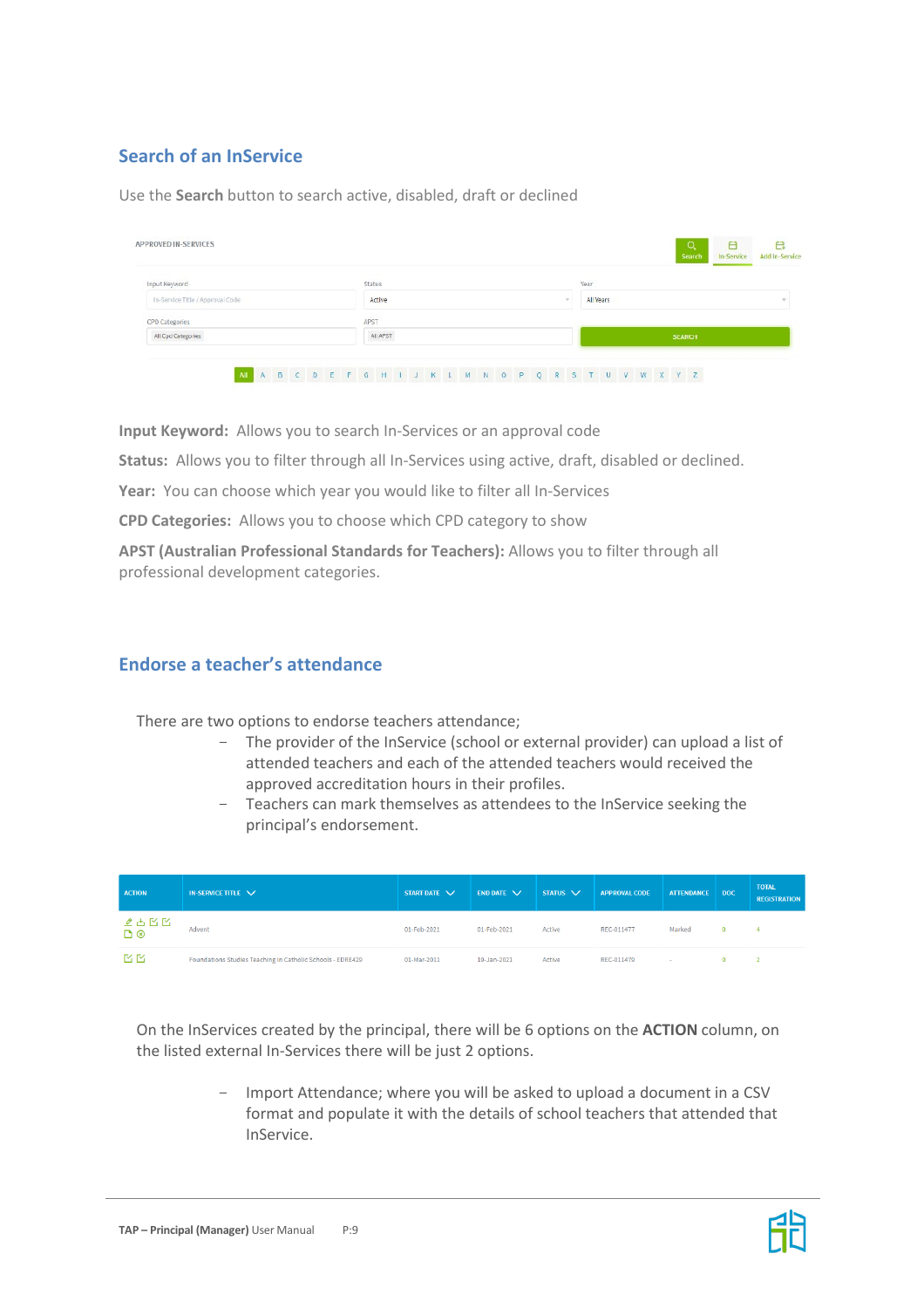| <b>IMPORT TEACHERS TO REGISTER TO INSERVICE</b>                                                                                             |                              |
|---------------------------------------------------------------------------------------------------------------------------------------------|------------------------------|
| Please select a LMS compatible CSV file to import. You can obtain the required template by clicking the "Download CSV Template" link below. |                              |
| Maximum file size: 500 MB                                                                                                                   |                              |
| Choose File No file chosen                                                                                                                  |                              |
| <b>Download CSV Template</b>                                                                                                                |                              |
| <b>Mandatory Field</b>                                                                                                                      |                              |
| The VIT Registration Number is a mandatory field.                                                                                           |                              |
| <b>Existing Teachers</b>                                                                                                                    |                              |
| Only existing teachers that have a valid VIT Registration Number in the LMS are allowed, any unrecognised teachers will be ignored.         |                              |
| <b>Duplicates</b>                                                                                                                           |                              |
| Any duplicate will be ignored.                                                                                                              |                              |
|                                                                                                                                             |                              |
| CANCEL                                                                                                                                      | <b>VALIDATE &amp; IMPORT</b> |
|                                                                                                                                             |                              |

- Mark Attendance / Endorse; where you will be able to endorse individual teachers that marked themselves to attendees to an school based or external In-Service. Please request the relevant documentation to verify teachers attendance to the In-Service.

| Endorse and Mark users who attended the in-service. |                |                     |                          |                                               |                                        |  |  |
|-----------------------------------------------------|----------------|---------------------|--------------------------|-----------------------------------------------|----------------------------------------|--|--|
| w<br>Keyword                                        |                |                     |                          | <b>SEARCH</b>                                 | <b>CLEAR</b>                           |  |  |
| <b>VENUE: SAINT MARCUS SCHOOL</b>                   |                |                     |                          | 01/02/21 17:00 - 01/02/21 19:00               |                                        |  |  |
| <b>FIRST NAME</b>                                   | LAST NAME      | <b>GROUP</b>        | <b>REGISTRATION DATE</b> | <b>ACCREDITATION HOURS</b>                    | Not Marked<br>$\overline{\phantom{a}}$ |  |  |
| Wilma                                               | Flintstone     | Saint Marcus School | 25/02/21 10:40           | FD: 2.00<br>CIC: 0.50<br>SC: 0.50<br>TR: 1.00 | Attended<br>$\overline{\nabla}$        |  |  |
| Lucas                                               | Father         | Saint Marcus School | 25/02/21 10:40           | FD: 2.00<br>ClC: 0.50<br>SC: 0.50<br>TR:1.00  | Not Attended<br>$\overline{\nabla}$    |  |  |
| Elizabeth                                           | Rosales        | Saint Marcus School | 25/02/21 10:40           | FD: 2.00<br>ClC: 0.50<br>SC: 0.50<br>TR: 1.00 | Not Marked<br>$\overline{\mathbf{v}}$  |  |  |
| Mateo                                               | <b>Brother</b> | Saint Marcus School | 25/02/21 10:41           | FD: 2.00<br>ClC: 0.50<br>SC: 0.50<br>TR: 1.00 | Not Marked                             |  |  |

Once you have marked teachers attendance in either way, the approved Accreditation hours of the In-Service will be allocated on each teacher's profile.